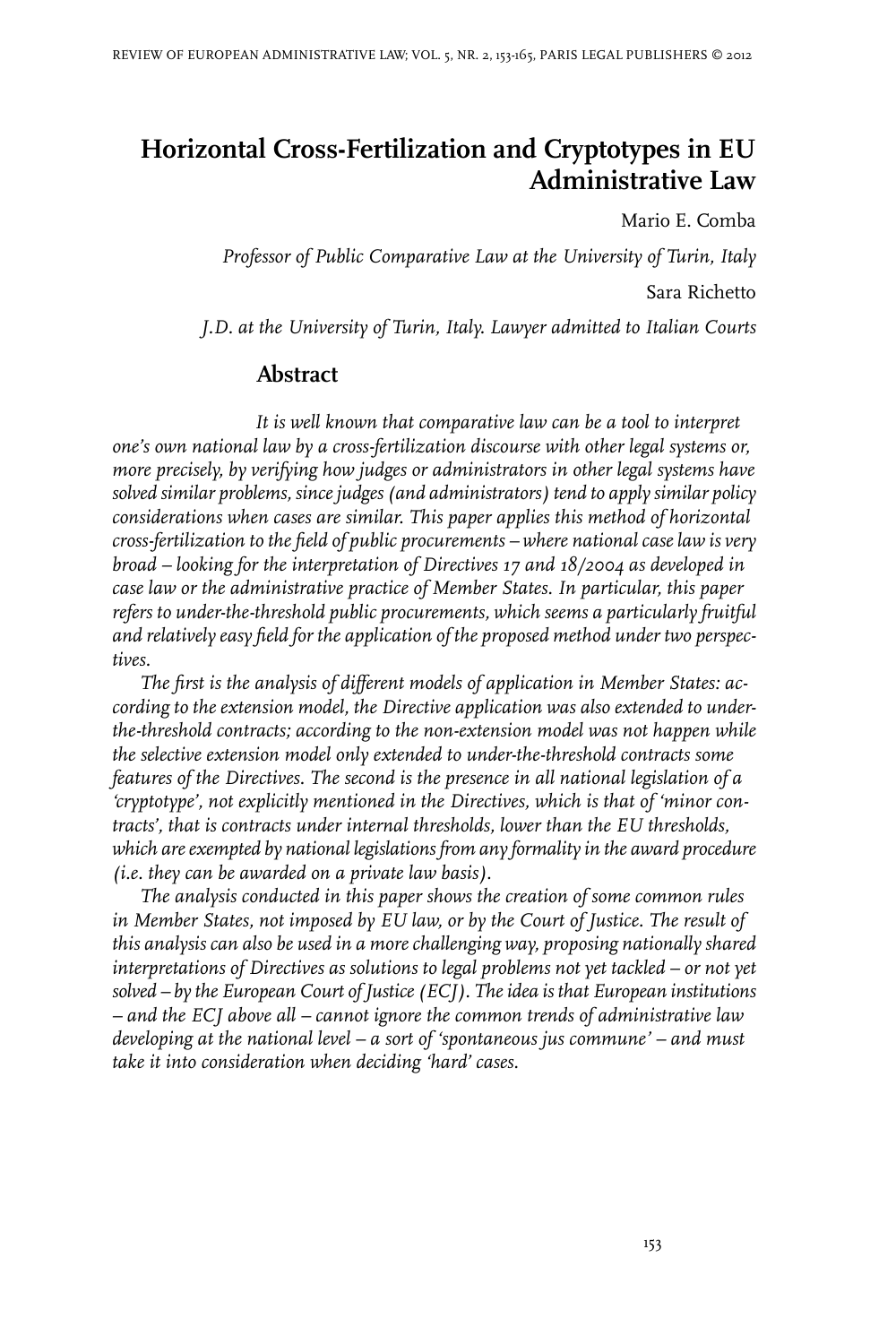#### **1 Introduction**

**1.1**. It is well known that comparative law can be a tool to interpret one's own national law through a cross-fertilization discourse with other legal systems or, more precisely, through the 'voluntary use by judge (or counsel) of foreign law and foreign legal ideas as a means of shaping national law when this is unclear, contradictory or otherwise in need of reform' 1 . In order for this method to work properly, it is necessary to presuppose that 'the core issues that confront our European systems are the same, even though the answers they receive may be different':<sup>2</sup> only if faced with the same problem in two or more different legal systems, can the comparative lawyer find out different legal solutions to the same problem. It follows that the qualification of the common problem is one of the most important elements of the comparative analysis because if the starting point – the common problem – is not shared, there is no use in comparing solutions that different legal systems provide to different legal problems.

If this method is applied to EU-shaped administrative law in Member States it can be even more efficient because the starting points are not just common policy considerations, but a common text consisting of a Directive or a regulation.<sup>3</sup> Going further, public procurement is a field of EU administrative law in which this method can be applied with good results, simply because national case law on the application of Directives 17 and 18/2004 is very broad and practical problems which national authorities are faced with are usually very similar, so that legal solutions to similar problems can be easily compared.

The proposed comparative method can be considered an experiment in horizontal cross fertilization – as opposed to the classical bottom-up and top-down trends in European law – since it aims to fill the gaps in one nation's case law through recourse to the case law of another Member State. For example, a decision of the French Conseil d'Etat can be used by Belgian judges in the absence of national precedents, and *vice versa*, since the text to be applied is presumably similar because the two national legislations (French and Belgian) are implementing the same EU Directive. The similarity of the text to be applied derives

B. Markesinis, *Comparative Law in the Courtroom and Classroom*, Oxford – Portland Oregon: Hart Publishing 2003, p. 157. However, for a critical analysis of circulation of legal models 1 through judicial systems, see G. De Vergottini, *Oltreildialogotra le Corti*, Bologna:Il Mulino 2010 and, with specific reference to administrative law, Lichère, Potvin Solis & Raynouard (a cura di), *Le dialogueentreles jugeseuropéenset nationaux: incantation ouréalité?*, Bruxelles: Bruylant, 2002.

 $4^2$  Markesinis, cit., p. 198.

There is obviously a relevant difference between directives and regulations as to their legal effect, but not so much – especially in administrative matters and even more in public procurement 3 issues – in consideration of the highly detailed texts of directives which are often similar to regulations.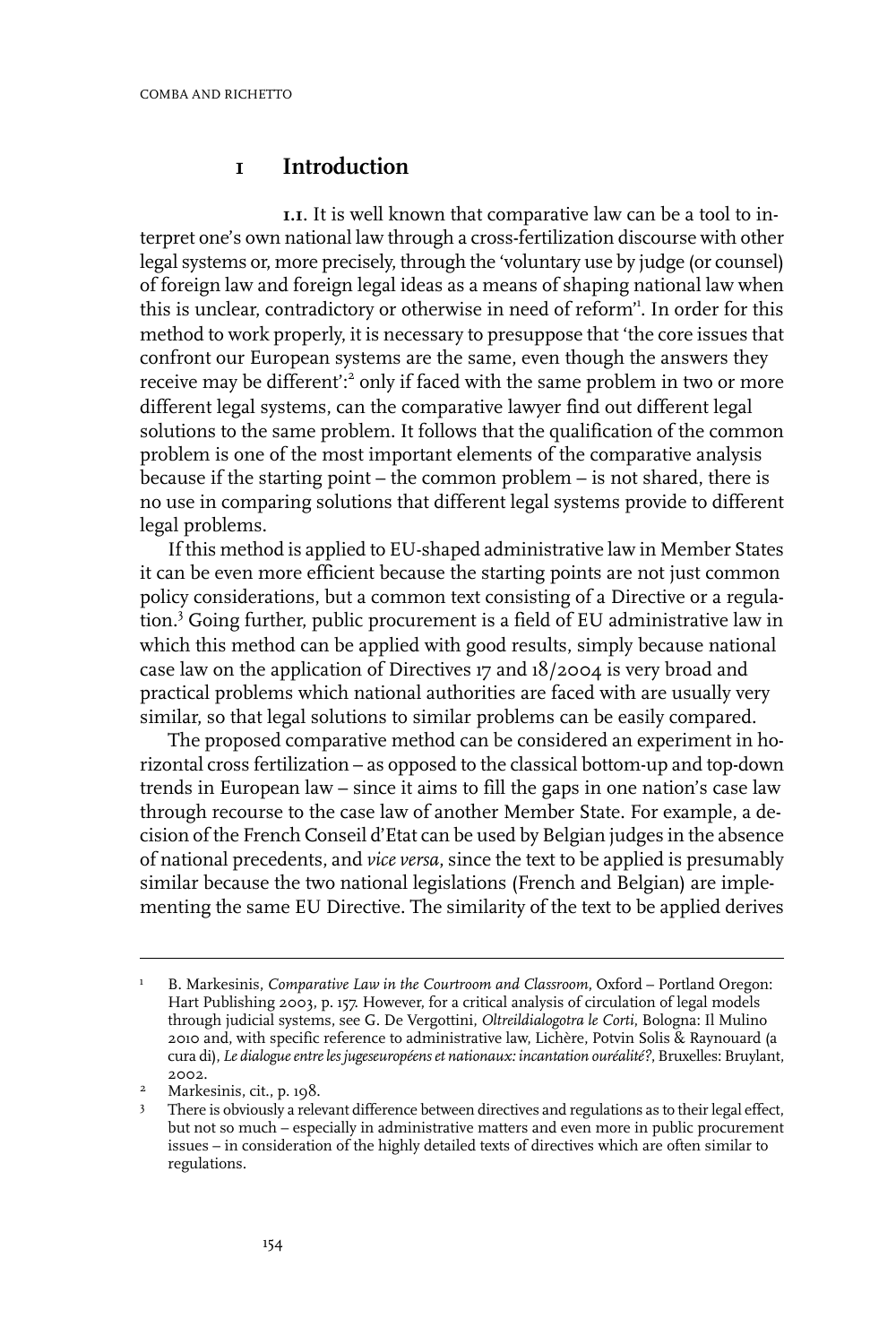from the presumption that Directives on public procurements, being 'quasi' regulations, are basically implemented into national legislations with a simple transposition of the text, even if there are actually different techniques in the implementation of directives on public procurements between Member States.<sup>4</sup>

Possible linguistic differences in the text of the Directives, far from being an obstacle, enhance the efficiency of the comparative method, increasing the tools of the interpreter who must pick up the 'correct' linguistic version by comparing its own version with the other linguistic versions.<sup>5</sup> It is well known that, in case of different linguistic versions of the same Directive or Regulation, according to the ECJ: the need for a uniform interpretation of Community law makes it impossible for the text of a provision to be considered, in case of doubt, in isolation; on the contrary, it requires that it be interpreted also in the light of the versions existing in the other official languages (see Case 9/79 *Koschniske* [1979] ECR 2717, paragraph 6; Case C-296/95 *EMU Tabac and Others* [1998] ECR I-1605, paragraph 36; and Case C-174/05 *Zuid-Hollandse Milieufederatie and Natuur en Milieu* [2006] ECR I-2443, paragraph 20) and by reference to the purpose and general scheme of the rules of which that provision forms part (Case 30/77 *Bouchereau* [1977] ECR 1999, paragraph 14)'.<sup>6</sup> It follows that, the solution suggested by ECJ in case of doubt on the interpretation of a Directive or Regulation, consists of comparing the different linguistic versions of the Directive or Regulation with the scope to find out the common meaning, and this research is done with a linguistic comparative method which is parallel to that described above in the quotations from the book of Basil Markesinis: one unclear linguistic version can be interpreted through recourse to other linguistic versions. The desired result is, in fact, to find the 'correct' meaning of the Directive or Regulation (considered as one only piece of legislation, put in different linguistic versions) looking at the other linguistic version and thus suggesting that the 'correct' meaning of the Directive or Regulation is that shared by the highest number of linguistic versions, also taking into account the purpose and general scheme of the rules in which that provision takes part.

**1.2.** The recourse to comparative analysis for interpreting European Administrative Law<sup>7</sup> can also lead to a more challenging result, if nationally shared interpretations or applications of Directives are proposed as solutions to legal

S. Arrowsmith, 'Legal techniques for implementing Directives. A case study of public procurements', in: Craig-Harlow, *Lawmaking in the European Union*, London: Kluwer 1998, p. 491-513. 4

M. Derlén, *Multilingual interpretation of European Union Law*, Leiden: Wolters Kluwer 2009, p. 341-356. 5

<sup>&</sup>lt;sup>6</sup> Judgment of 17 September 2009, *Vorarlberger Gebietskrankenkasse (*C-347/08, ECR 2009, p.I-8661), par. 26.

European administrative Law is considered here to be the sum of Administrative Law of the 7 EU and National Administrative legal systems: see Auby & Dutheil de la Rochère, 'Introduction générale', in: Auby & Dutheil de la Rochère (eds), *Droit administratif européen*, Bruxelles: Bruylant 2007, p. 3-6.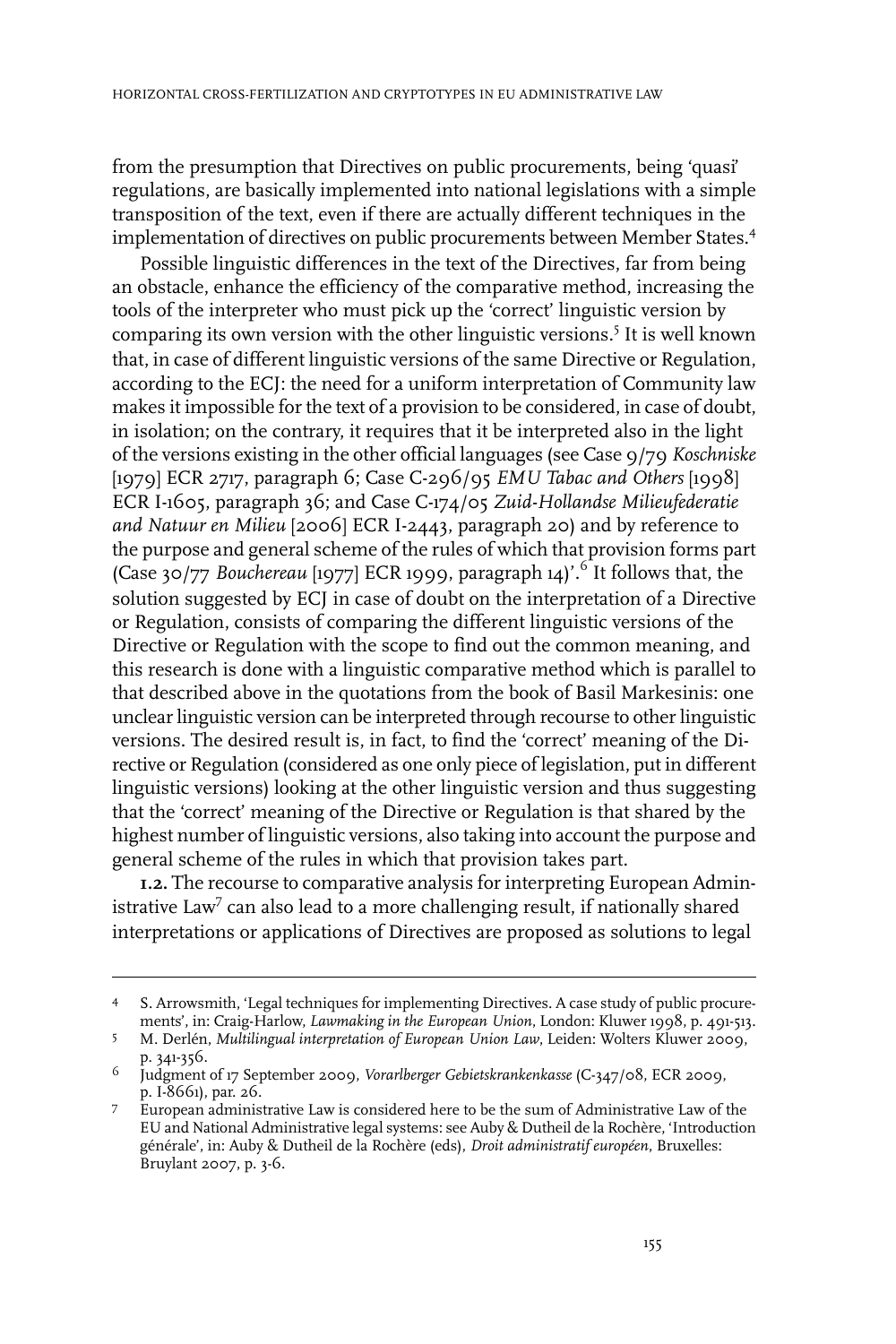problems not yet tackled – or not yet solved – by the ECJ. The idea is that European institutions – and the ECJ above all – cannot ignore the common trends of administrative law developing at the national level – a sort of 'spontaneous *jus commune*' – and must take it into consideration when deciding 'hard' cases.

Here, the starting point is always a common problem in the application of European law (of public procurements), but the reasoning is more articulated because it implies three steps: (i) there is not a clear rule of European Law addressing this problem but (ii) there is a common rule shared by some national administrative systems and thus (iii) this common rule shared by national administrative systems should be considered, at EU level, as a possible solution to the problem to be adopted as *the* European law solution to that specific problem. The result is not, like in the case examined at point 1.1, a tool for interpreting national law through another national law, but a method for elaborating and proposing the adoption of EU rules through the discovery of rules shared by national administrative systems.

However, it is not very frequent that the common rule shared by national administrative systems is the result of a horizontal cross fertilization process: legal transplants are more often based on presumption than on clear evidence $^8.$ It happens more often, like in the case examined in this paper, that the existence of common rules in national administrative systems of Member States is due to chance or, more realistically, to the need for an efficient legal answer to similar problems existing in national administrative systems. The examples proposed in this paper will more clearly show the potential of this approach.

**1.3**. This paper will focus on public procurements underthe threshold, which seems a particularly fruitful, and relatively easy, field for the application of the proposed method. In fact, the first (and main) question tackled approaching this field with a comparative method is the following: in the absence of a precise European legislation on public procurements below-the-threshold, and assuming that only Treaty principles have to be applied, as prescribed by the EU Commission communication of 2006<sup>9</sup> and stated by ECJ case law cited in the following paragraphs, what are the rules of the Directives that each national legal systems has deemed necessary to apply to below-the-threshold?

The question could be rephrased as follows: what are, in addition to what is already clear at EU level (frankly, not so much), the 'additional' legal devices that each national legal system applies to below-the-threshold, if any? Possible models can vary from a total application of EU Directives to below-the-threshold

A. Watson, *Legal transplants: an approach to comparative law*, Edinbourgh: Scottish Academic Press 1974. 8

Commission Interpretative Communication on the Community law applicable to contract 9 awards not or not fully subject to the provisions ofthe Public Procurement Directives (2006/C 179/02).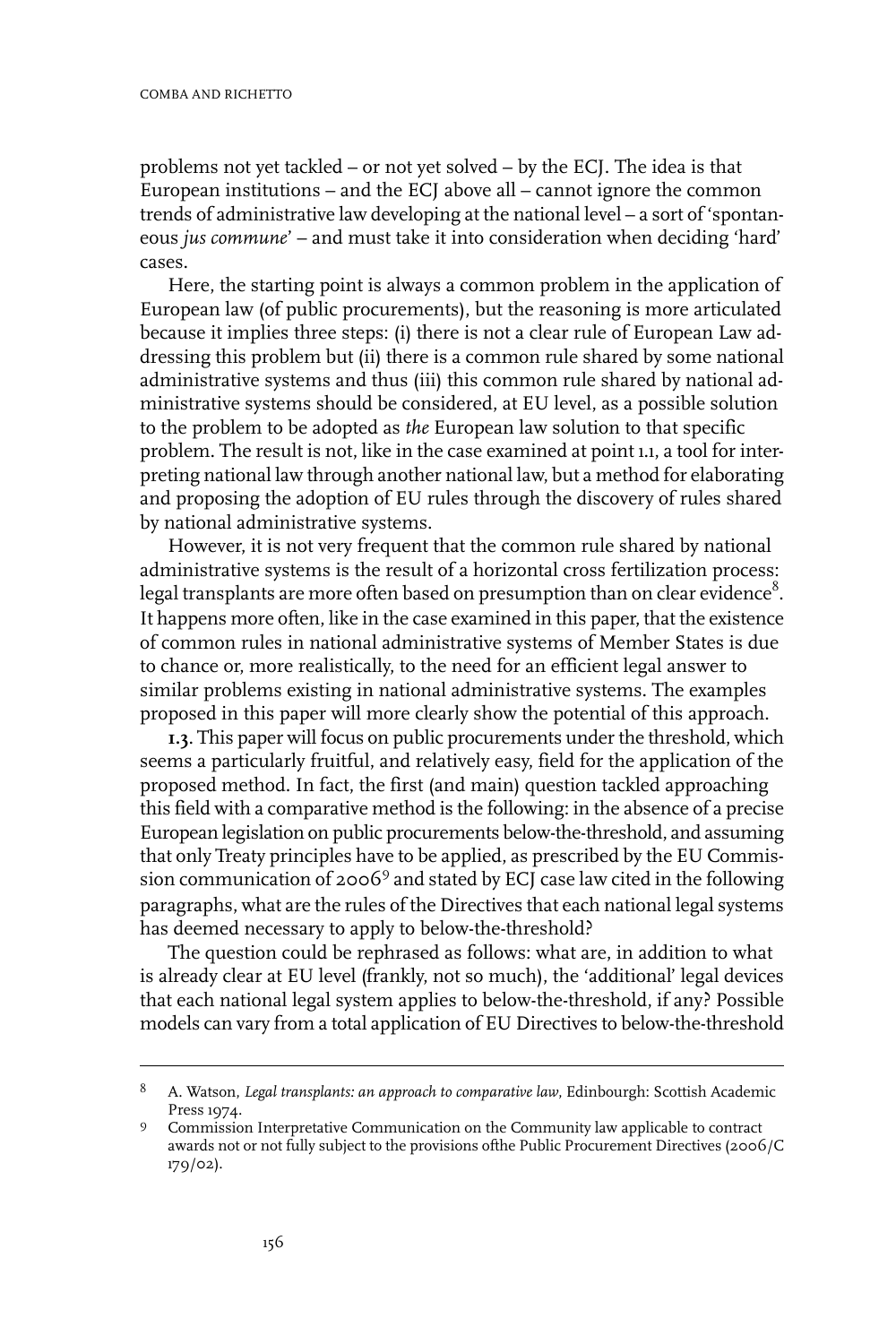procurements, to the opposite, more liberal, scheme by which below-thethreshold procurements are ruled only by strictly necessary EU law (and case law), such as the Communication of 2006 and ECJ decisions (like the Secap case and a few others).

In between those two 'extreme' models, national legal systems can select rules of the Directives and decide to apply them to below-the-threshold public procurements.

The scope of this paper is to verify what the intermediate models are, and if there are one or more single features which are commonly applied by Member States to below-the-threshold, also if not imposed by EU law. If those common models not imposed by EU statutory law or case law do exist, the second step would be to verify whether they are simply the result of chance (for those who do not believe in chance: the necessary result of similar responses to similar problems), or, instead, a horizontal cross-fertilization.

The comparative data contained in this paper are the result of a study made by a research group on public procurements (European Procurements Law Series – EPLS), including national reports on the UK, Spain, Germany, France, Denmark, Romania, Italy and Poland which publish a yearly report on main issues in Public procurements. The 2012 report, yet to be published, focuses on public procurements below-the-thresholds.<sup>10</sup>

#### **2 The Definition of Contracts Excluded from the Coverage of EU Directives**

The EU Commission Communication of 2006 states that Public Procurement Directives do not apply to all public contracts; in particular, there remains a wide range of contracts that are not or only partially covered by them, such as:

- contracts below the thresholds for application of Public Procurement Directives;
- contracts for services listed in Annex II B to Directive 2004/18/EC;
- contracts for services listed in Annex XVII B to Directive 2004/17/EC. Referring to these contracts, the EU Commission, first of all, underlines

that contracting entities have to comply with the rules and principles of what is now the Treaty on the Functioning of the European Union (TFEU): mainly, the principles of equal treatment and non-discrimination which imply an obligation of transparency.

Dacian Dragos & Roberto Caranta (Eds), *Outside the Directives, inside the Treaty? Public procurement below thresholds and Annex II B services* (European Procurement Law series), Forthcoming. 10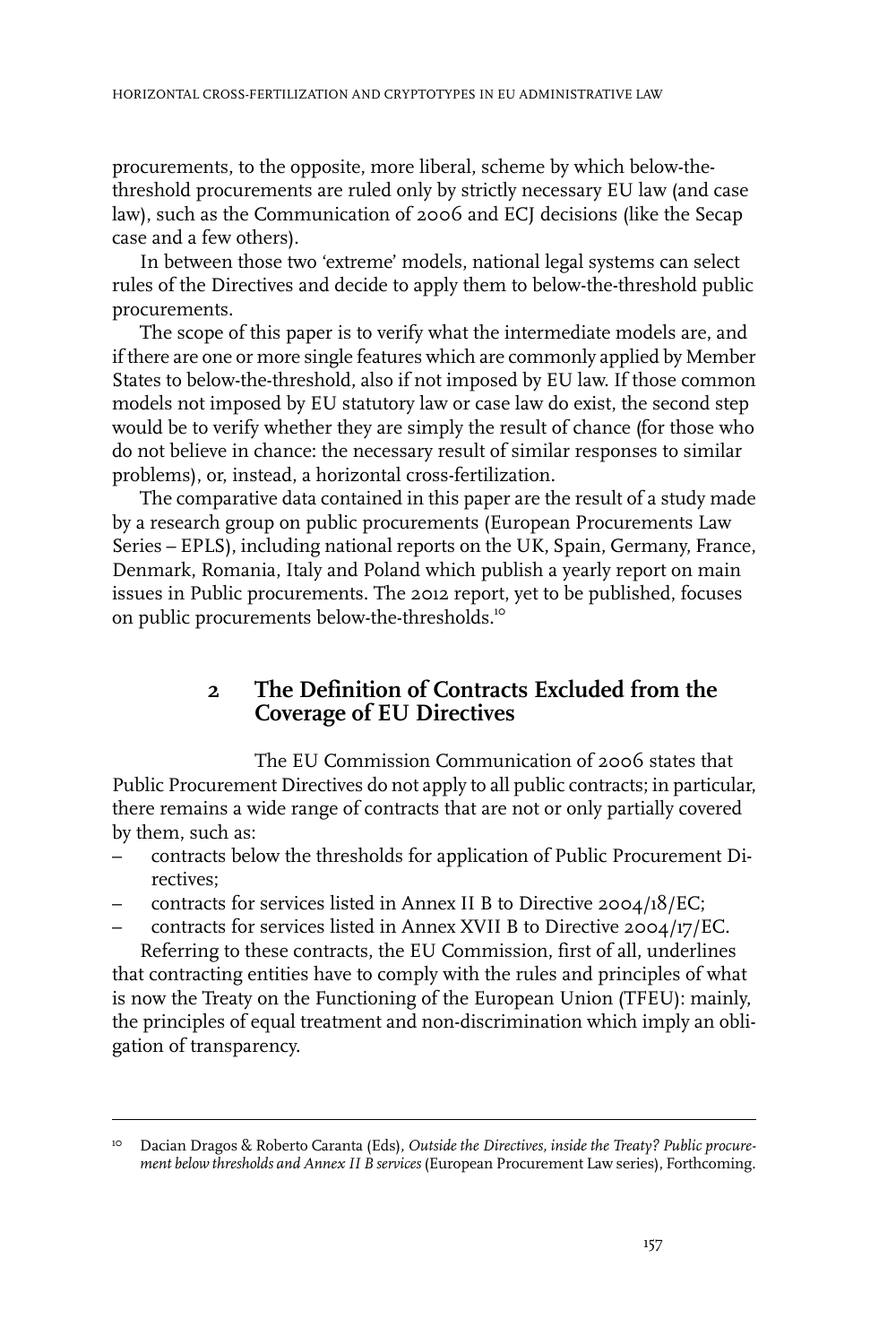This is why national legal systems of most of the EU countries analysed here decided in the last few years to extend the application of the rules in the public procurement Directives to contracts below-the-threshold, notably to guarantee the application of EU Treaty principles.

However, the EU Commission Communication of 2006 states that these standards derived from the TFEU must be applied only to contracts having a 'sufficient connection*'* with the function of the Internal Market. Therefore, the first question is which are the contracts that each Member State considers as having a 'sufficient connection with the Internal Market', and which are their evaluation of the individual circumstances of the case?

However, comparing the different national legal systems, it appears that no Member State has used the criteria of 'sufficient connection' in order to apply the Directives to contracts below the EU thresholds. All Member States have primarily considered the value of the contracts, not explaining the relationship between the value of the contracts and the 'sufficient connection'. This common solution raises a question about the respect of the principle of fair competition.

### **3 National Legal Regime for Contracts Below the Thresholds**

When implementing the 2004 Directives, national legislators had two options: 1) extending Directive rules to all public contracts; 2) leaving them outside the implementation.

So, as it is shown in the introduction, the main question concerns if and how every national system extended the Directives regime of public procurement to below-the-thresholds contracts.

> 3.1.1 Extension of Directives to Below-Thresholds Contracts and the Problem of 'Gold Plating'

On the one hand, it is possible to have a full extension of EU Directives to contracts below-the-thresholds; this phenomenon could be defined referring to Article 2 of TFEU, according to which the Union shall have as its task the promotion of a harmonious, balanced and sustainable development of economic activities.

Minimum harmonization in EU law essentially means that the Member States have the power to lay down more stringent standards than those laid down by European legislation. So, this phenomenon refers to the practice of national bodies exceeding the terms of European Community Directives when implementing them into national law.

The 'gold plating' phenomenon – at least in its 'Italian' version – consists of the practice of national bodies exceeding the terms of European Community Directives when implementing them into national law. The question is if the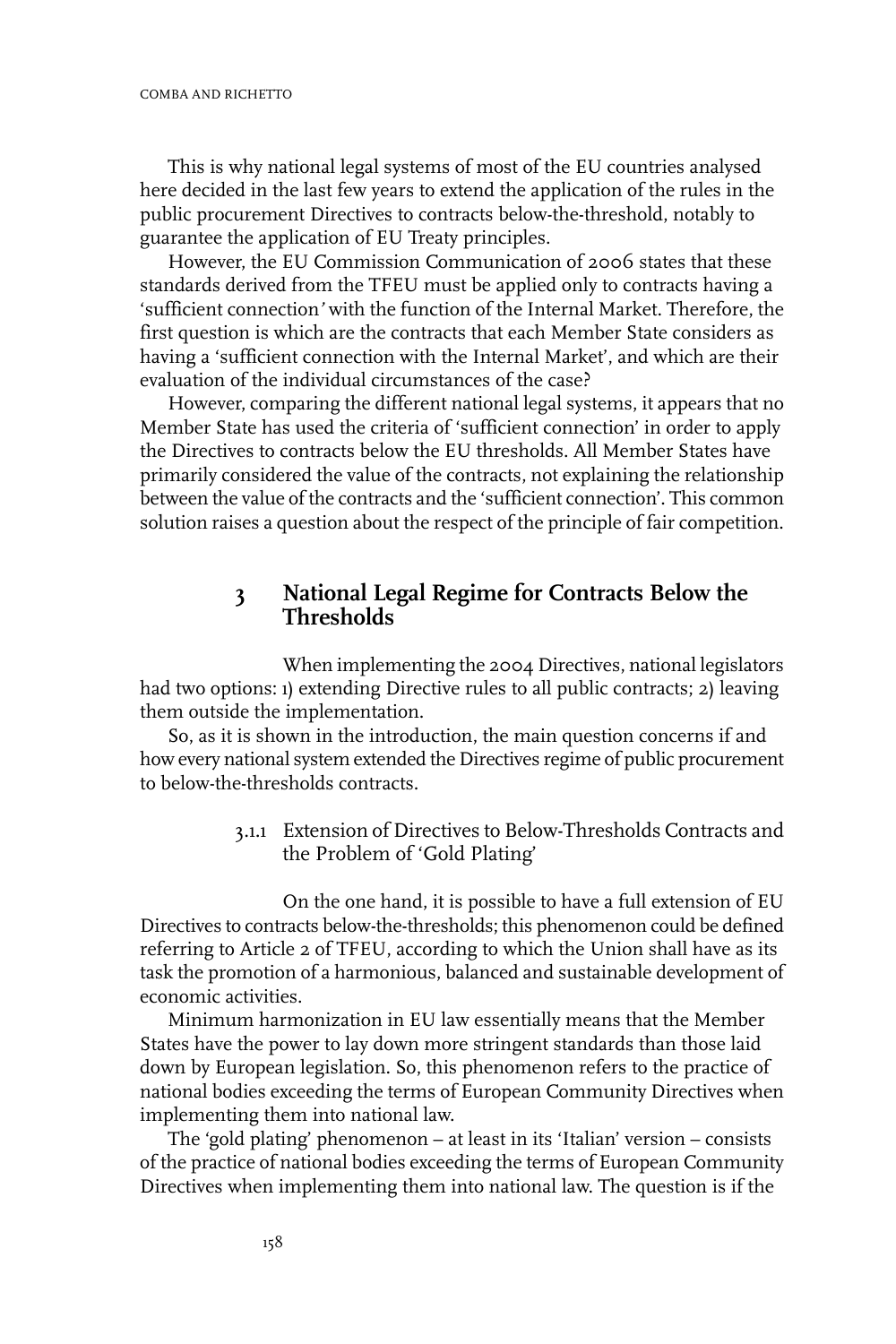extension of public procurement Directives to below-thresholds contracts could be seen as a case of 'gold plating'.

This question arises because in Italy, Law. 28 November 2005 n. 246, art. 14 (24 bis) as recently modified by Law 12 November 2011, n. 183, art. 15 provides that implementation acts of the European Directives cannot require higher standards of regulation than those set by the Directives, except for exceptional circumstances. The national legislator also clarifies that 'higher standards' mean: (i) standards not strictly necessary forthe European Directives implementation; (ii) the extension of the application of European rules; (iii) major sanctions and more onerous procedures of those strictly necessary for the European implementation.

Analysing this provision, it appears that the Italian legislator reads the phenomenon of the so-called 'gold plating', as forbidden, not only as a higher level of standards but also as an extension of the scope of European Directives.

Apart from 'gold plating', the extension of EU Directives to contracts belowthe-thresholds can be problematic also in consideration of Article 114 TFUE, which provides that: 'The European Parliament and the Council shall, acting in accordance with the ordinary legislative procedure and after consulting the Economic and Social Committee, adopt the measures for the approximation of the provisions laid down by law, regulation or administrative action in Member States which have as their object the establishment and functioning of the internal market'.

Given that Directives 2004/18/EC and 2004/17/EC make express reference to Article 95 TCE (nowadays, Article 114 of TFUE) as its legal basis, it seems clear the intent of the European legislator is to remit to EU institution the approximation of the provision set by each Member State in the specific matter of public contracts. So, the scope of European Directives seems to be the uniformity of the different legislations, a sort of minimum harmonization made up by EU institutions.

#### 3.1.2 The 'Non Extension' Model

However, in the implementation of the EU Directives, Member States can choose the opposite option of the 'non-extension' of these rules to contracts below-the-thresholds. But even if these contracts are outside the EU Directives, the national case-law and the Communication of the Commission require the application of general principles set by the same Directives and by the Treaty.

In fact, Article 2 of Directive 2004/18/EC lays down general principles of public contracts law, stating that 'Contracting authorities shall treat economic operators equally and non-discriminatorily and shall act in a transparent way'.

The Court of Justice extensively interpreted this provision, applying the general principle of non discrimination and of equal treatment also to contracts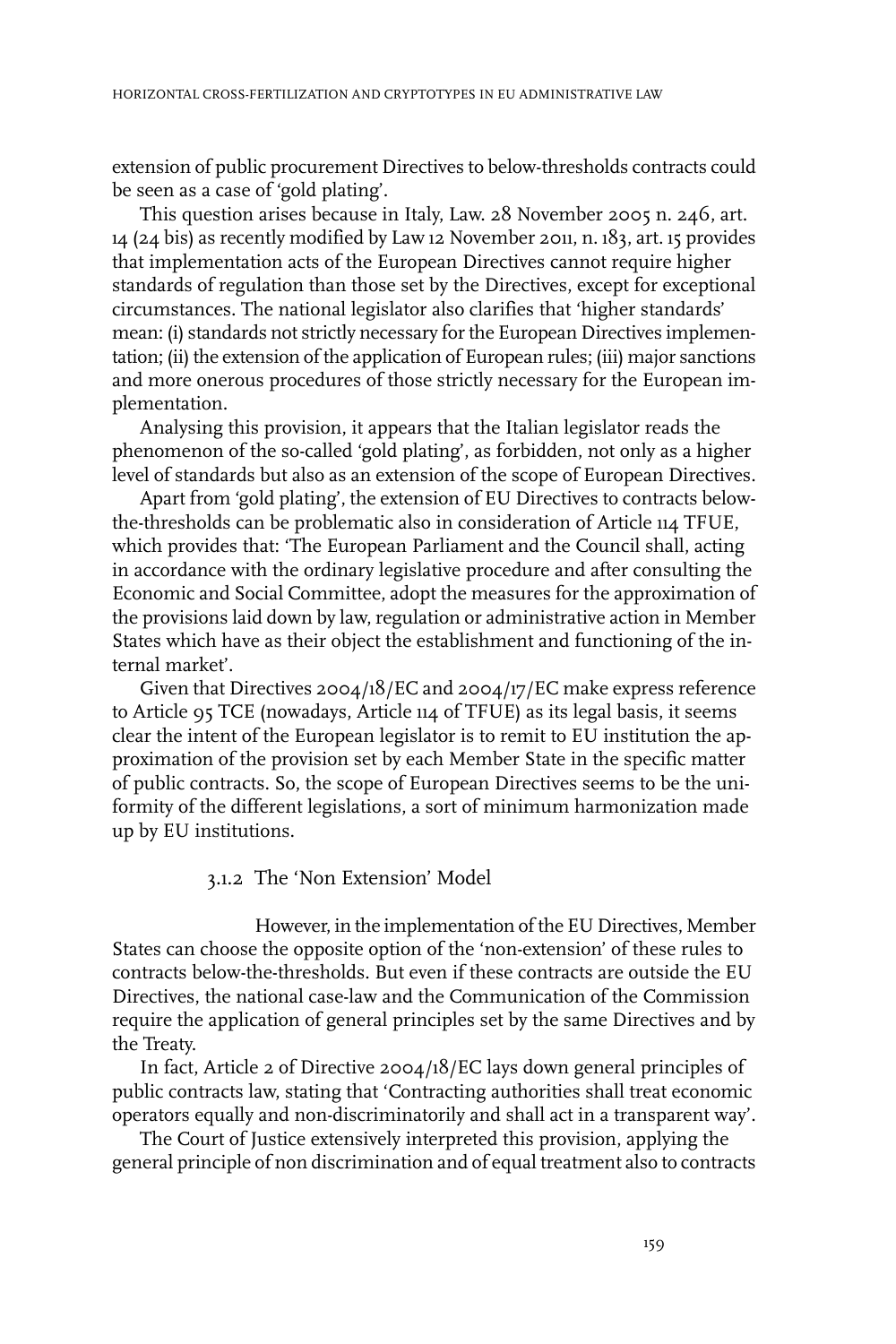not covered by EU Directives;<sup>11</sup> in particular, this conclusion was also reached in reference to below-the-threshold contracts in *Vestergaard*, <sup>12</sup> and to list B contracts in the Case *Commission/Ireland.*<sup>13</sup>

In line with the Court of Justice, the EU Commission expressly indicated that these principles are applicable to the award of services concessions, to contracts below-the-thresholds and to contracts for list B services in respect to issues to which the Directives do not apply.

3.1.3 The 'Selective Extension' Model

The comparative analysis shows that most Member States followed a third solution, consisting of the extension of the Directives rules to below-threshold contracts, with some exceptions; so we can generally speak of 'selective extension'.

Analysing the national legal systems of EU countries, it is clear that there are some features which are commonly applied by Member States to below-thethresholds.

The rules laid-down for contracts above EU thresholds and applied to belowthreshold contracts concern the award criteria and namely technical specifications, abnormally low tenders, and remedies (standstill period and ineffectiveness). Most of Member States, and in particular Spain, Romania, France, Italy and Poland, extended the application of the above-mentioned rules to belowthe-threshold contracts. Germany and UK decided not to extend the rules concerning remedies system and Denmark didn't extend the rules on abnormally law tender. 14

This analysis doesn't take into consideration the so-called 'minor contracts', as defined in the following paragraph.

3.2 'Minor Contracts'

The EU Commission, in its 2006 interpretative communication, indicates that the standards derived from the EU Treaty apply only to contracts having a sufficient connection with the functioning of the Internal Market.

The Internal Market relevance of the contract depends on the different circumstances of each case, such as the subject matter of the contract and its estimated value.

<sup>&</sup>lt;sup>11</sup> Case C- 324/98 *Telaustria* [2000] ECR I-10745.

<sup>&</sup>lt;sup>12</sup> Case C-59/00 *Vestergaard* [2001] ECR I-9505.

<sup>&</sup>lt;sup>13</sup> Case C-507/03 *Commission/Ireland* [2007] ECR I-9777.

<sup>&</sup>lt;sup>14</sup> In Germany, contracts below the thresholds are regulated in local statutes, while in the UK they are regulated according to policies determined at national and at local level.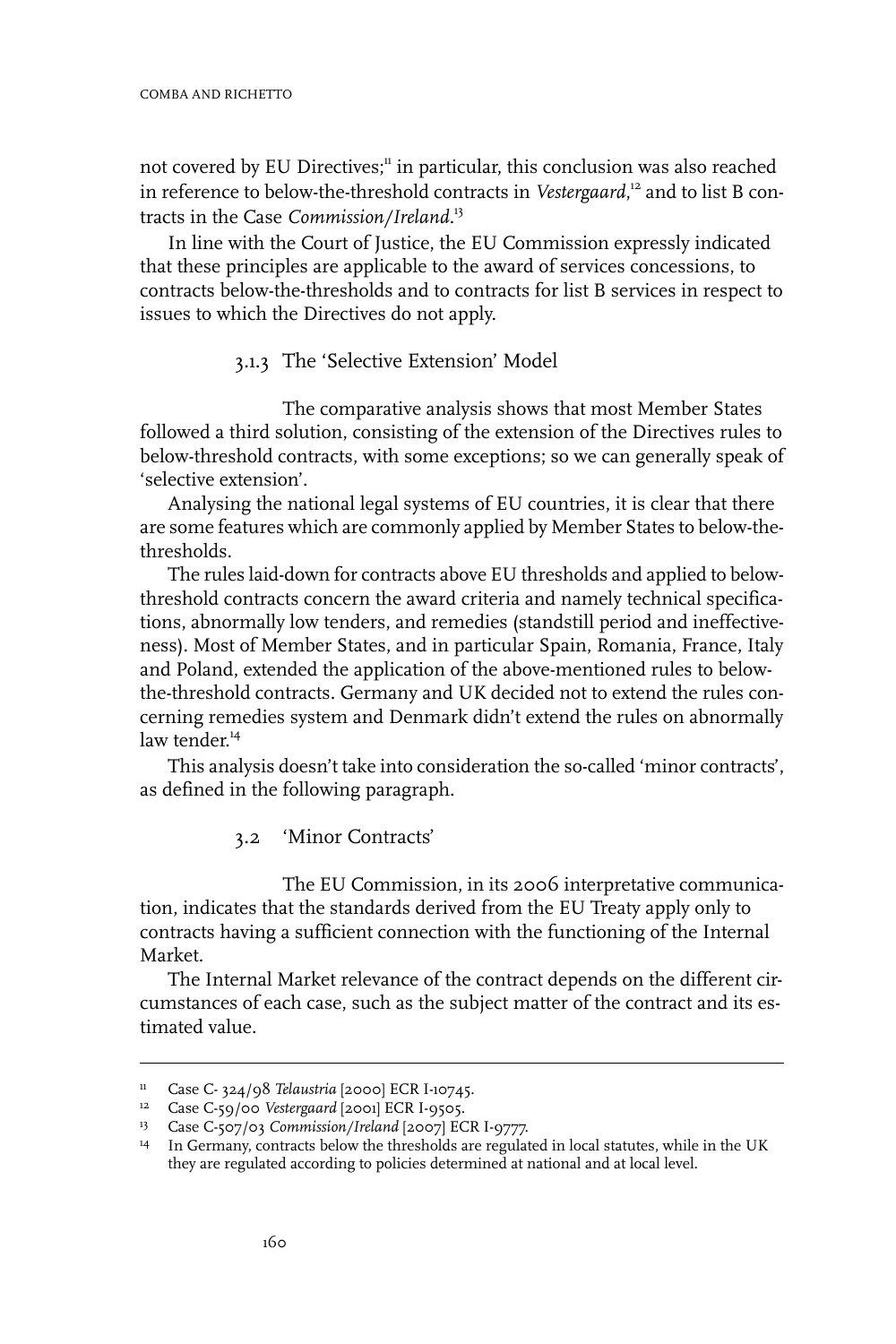ECJ considered that in individual cases 'such as a very modest economic interest at stake', a contract award would be of no interest to economic operators located in other Member States.<sup>15</sup>

Therefore, the ECJ seems to give a hint about the possibility to set minor thresholds for contracts without cross-border interest, but is not clear whether the exclusion of the cross-border interest also requires other elements in addition to the value of the contract.

In fact, Member States have set domestic thresholds, providing that below these internal thresholds the contracts can be awarded directly, without any competitive procedure and without any obligation of publicity. Among the EU countries, only the UK and Germany have not set any thresholds at the national level, leaving this to the competence of local authorities, while, in the other Member States analysed in this book, domestic thresholds have been set at national level.

In the UK, local authorities can set thresholds below which no procedural rule will apply, but this possibility is highly exceptional even if traditionally, contracts below  $f_1$  1000 are awarded without any formal procedures. Germany also has no federal rules, but there are internal local thresholds which currently allow the use of more flexible and less bureaucratic procedures, like individual invitations to tender and restricted invitations to tender procedure.

The Spanish system provides that work contracts under 50 000 Euros and services and supplies contracts under 18 000 Euros can be awarded directly, without competitive procedures and without publicity.

The French threshold under which there is no duty to advertise and no obligation of publicity is nowadays assessed at 15 000 Euros(originally it was 20 000 Euros; then, it was reduced at 4000 Euros). Referring to award procedures, the French Public Contacts Code allows an 'adapted procedure' that can be freely designed by the awarding authority. Similar thresholds have been set by Poland and Romania, even if the latter represents a peculiar system because direct procurement below 15 000 Euros is also mandatory.

Higher thresholds are set by Denmark and Italy. In Denmark for services and supplies contracts below 67 000 Euros and for works contracts below 400 000 Euros there is no obligation to advertise or use a competitive procedure. In Italy, there is an internal thresholds set for direct award of contracts (40 000 Euros).

<sup>&</sup>lt;sup>15</sup> Case C-231/03 *Coname* [2005] ECR I-7287, paragraph 20: 'With regard to the case in the main proceedings, it is not apparent from the file that, because of special circumstances, such as a very modest economic interest at stake, it could reasonably be maintained that an undertaking located in a Member State other than that of the Comune di Cingia de' Botti would have no interest in the concession at issue and that the effects on the fundamental freedoms concerned should therefore be regarded as too uncertain and indirect to arrant the conclusion that they may have been infringed.'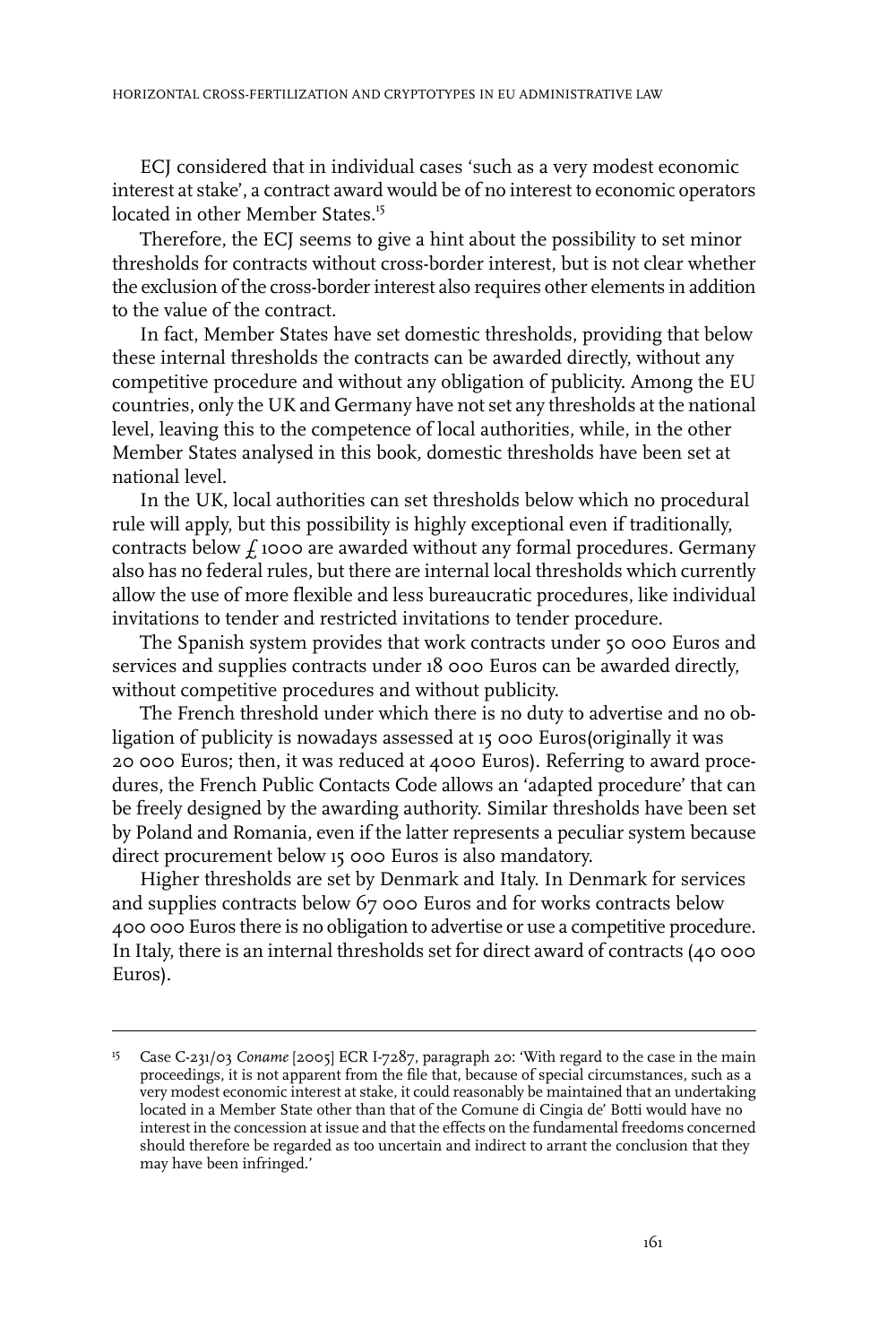Thus, it appears that Member States seems to give similar answers to the same problem, e.g. awarding public contracts below their domestic thresholds directly, even if these domestic thresholds are only slightly different one another.

This practice raises the question of the legitimacy of specific rules for minor contracts in the light of the TFEU principles – and notably with the transparency and non-discrimination principles –, especially where the value of the thresholds is higher, such as is the case in Italy, Spain, and Denmark.

Even if at first glance it appears that EU principles should be applied to all kinds of public contracts, it is clear that the direct award of minor contracts doesn't respect those principles, regardless of what is indicated by the EU Commission.

EU Directives are only applicable to above-the-threshold contracts and initially it was implicitly considered that the thresholds defined the boundary between contracts with and without cross-border interest. Therefore, contracts below EU thresholds were considered without cross-border interest. However, the ECJ held that this assumption was wrong because the cross-border nature of the contract depends on an evaluation of the individual circumstances of each  $case^{16}$ 

The Interpretative Communication of the Commission also specified that the above-mentioned individual circumstances are: the subject matter of the contract; its estimated value; the specifics of the sector concerned and the geographic location of the place of performance.

The main question concerns the implementation at national level of this indication and consists of determining which are the criteria to make a contract of cross-border interest.

The Court of Justice holds that 'It is permissible, however, for legislation to lay down objective criteria, at national or local level, indicating that there is certain cross-border interest. Such criteria could be, inter alia, the fact that the contract in question is for a significant amount, in conjunction with the place where the work is to be carried out. The possibility of such an interest may also be excluded in a case, for example, where the economic interest at stake in the contract in question is very modest (see, to that effect, Case C-231/03 *Coname* [2005] ECR I-7287, paragraph 20). However, in certain cases, account must be taken of the fact that the borders straddle conurbations which are situated in the territory of different Member States and that, in those circumstances, even low-value contracts may be of certain cross-border interest'.<sup>17</sup>

This quite generic indication, which doesn't really say anything specific about the concept of 'cross-border interest' and which gives to the national legislation the possibility to establish 'objective criteria' to determine when a

<sup>&</sup>lt;sup>16</sup> Joined Cases C-147/06 and C-148/06 *SECAP* [2008] ECR I-3565.<br><sup>17</sup> Ioined Cases C-147/06 and C-148/06 *SECAP* [2008] ECR L2565

Joined Cases C-147/06 and C-148/06 *SECAP* [2008] ECR I-3565.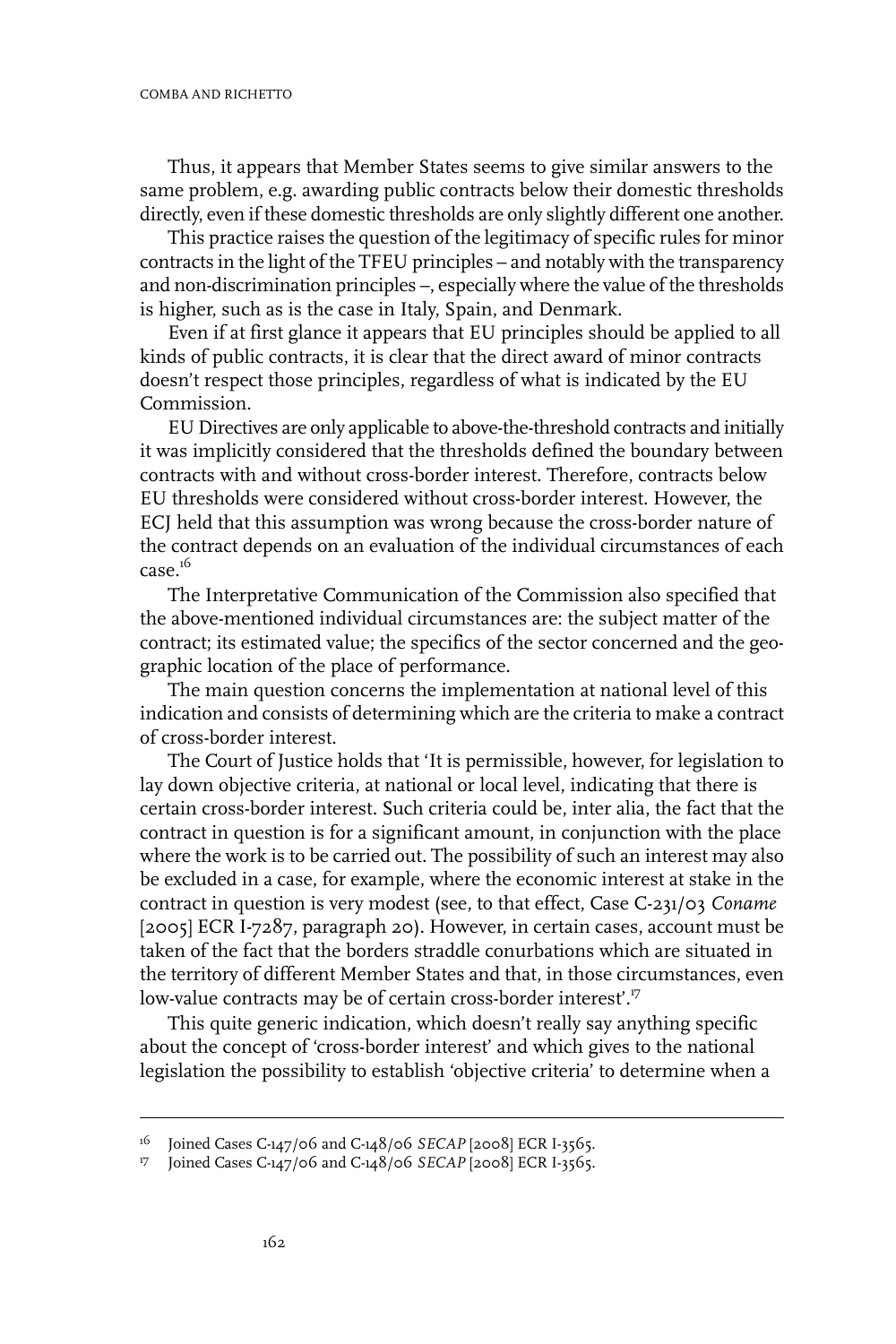contract can be of cross-border interest, seems to be uniformly interpreted by EU Member States. Most of them have, in fact, decided to set a domestic threshold, under which the contracts are considered of no cross-border interest, so that for these contracts general principles of the Treaty do not apply.

A relevant instance is given by French *Conseil d'Etat*, <sup>18</sup> which struck down the internal threshold of 20 000 Euros considering that it was contrary to the transparency principle, but a decree of 2011<sup>19</sup> reintroduced the national threshold stating that for public contracts below 15 000 Euros there is no obligation of publicity and the award procedure can be freely chosen by contracting entities provided that it is an 'adapted procedure'.

A few months later, on January 19, 2012, the Ministry of Finance issued a guideline dealing with cross-border interest of a public contract. On the one hand, the guideline insists on the fact that the cross-border interest does not depend exclusively on the situation of the contract, i.e. on the proximity to a border, although it has to be taken into account. On the other hand, the guideline nonetheless states that it is unlikely that such a requirement is applicable for public contracts below 15 000 Euro, as they do not 'manifestly' have a crossborder effect.

Even German courts, when monitoring the contracting authority's assessment decision about the contract having Internal Market relevance do examine its value; notably, the State of Hessen passed rules presuming that service contracts below 80 000 Euros and works contracts below 1 000 000 Euros were of no cross-border interest but recently the local courts hold that the contract value is only one of the determining criteria, but not the only one.<sup>20</sup>

The existence of French and German case law about this specific issue (i.e. about the legitimacy of 'minor contracts') could be a good starting point for fostering an horizontal cross-fertilization in other Member States since it seems – judging from the information in the EPLS book in public procurements underthe-threshold – that in other Member States there are not decided cases in that issue.

It appears clear that the contract value remains the key element for the evaluation of a cross-border interest contract, notwithstanding what the Courts and the EU commission have stated. It also appears clear that the examined Member States examined have set a common rule – that on minor contracts – which is not included in EU Directive, nor in EU case law, but is, however, well rooted and can perhaps be explained not (yet) by an horizontal cross-fertilization, but more probably by making reference to a shared need of simplification and quickness.

<sup>&</sup>lt;sup>18</sup> CE 10 February 2010, *Perez*, n. 399100.

<sup>&</sup>lt;sup>19</sup> Decree n. 1853 of 9 December 2011.

<sup>&</sup>lt;sup>20</sup> OLG Dresden of 12 October 2010, W Verg 0009/10; VK Sachsen of 9 July 2010, 1/SVK/021-10.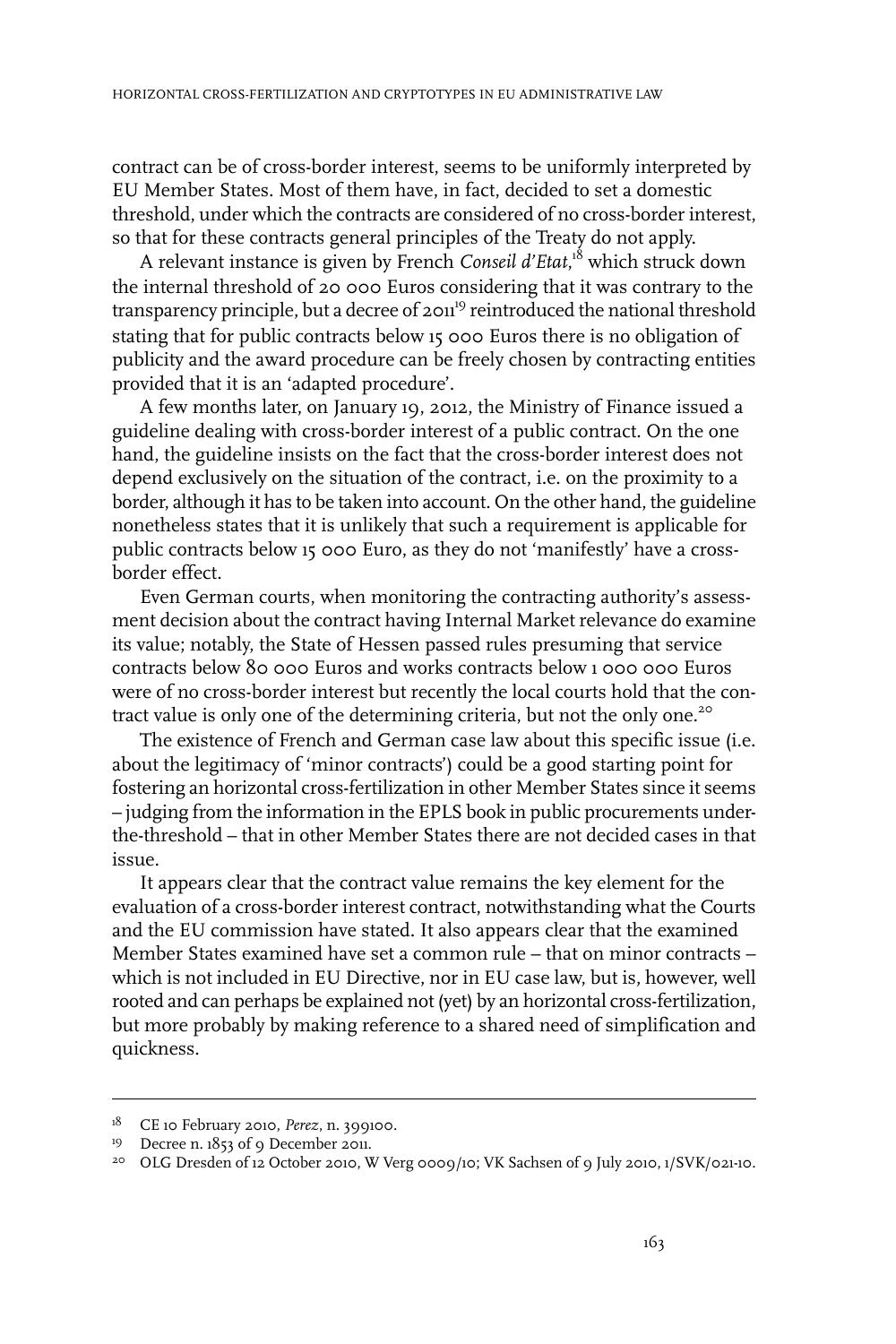## **4 Conclusion**

The scope of this paper is to test the comparative method of cross-fertilization in the field of public procurements and, in particular, of public procurements above-the-threshold.

The analysis of case law and administrative practices of Member States underlines the creation of some common rules, not imposed by EU law, nor by the ECJ, which can be considered as an example of 'spontaneous' *ius commune*, probably generated by a common answer to common problems.

We have found two main examples of this phenomenon:

- *a.* the extension (or in the most of the cases, the 'selective extension') of the application of Public procurement Directives also to below-the-threshold procurements and
- *b.* the setting of 'internal' thresholds for'minor contracts', that is of thresholds under which national legislation allows the contracting Authorities to award the contract directly, without publicity and other formalities, for contracts between the EU threshold and the internal threshold.

These two rules are much interconnected.

On one side, Member States legislations are stricter than EU legislation, deciding to apply, as a general rule, EU Directives also to procurements underthe-threshold, while EU Directives are explicitly applicable only to procurements above-the-thresholds.

On the other hand, national legislators provided for 'minor contracts', awarded directly without taking into account any procedural rule and, thus, in a way, forcing the ECJ and the EU Commission interpretation, where they say that the value of the contract cannot be considered as the only criterion for assessing the absence of cross-border interest.

Referring to those 'minor contracts', the analysis of case law and administrative practice of Member States shows the creation of some common rules, not imposed by EU law, or by the Court of Justice.

This phenomenon consists of the setting of domestic thresholds that are thresholds under which national legislation allows the contracting Authorities to award the contract directly, without publicity and other formalities.

Member States have set some domestic thresholds deciding that under those thresholds no publicity rules apply, and thus pursuing a loose interpretation of the Commission communication of 2006, which pretends to also apply Treaty principles to public procurements under the threshold, irrespective of their value.

Domestic thresholds set by Member States are surprisingly similar among them, but the hypothesis of a circulation of a common model through scholarly channels or through case law seems unlikely. It is more likely that each Member State found a similar practical solution to a similar problem: all the national contracting authorities have the problem to speed up awarding procedures for minor contracts and thus national legislators responded to this common problem